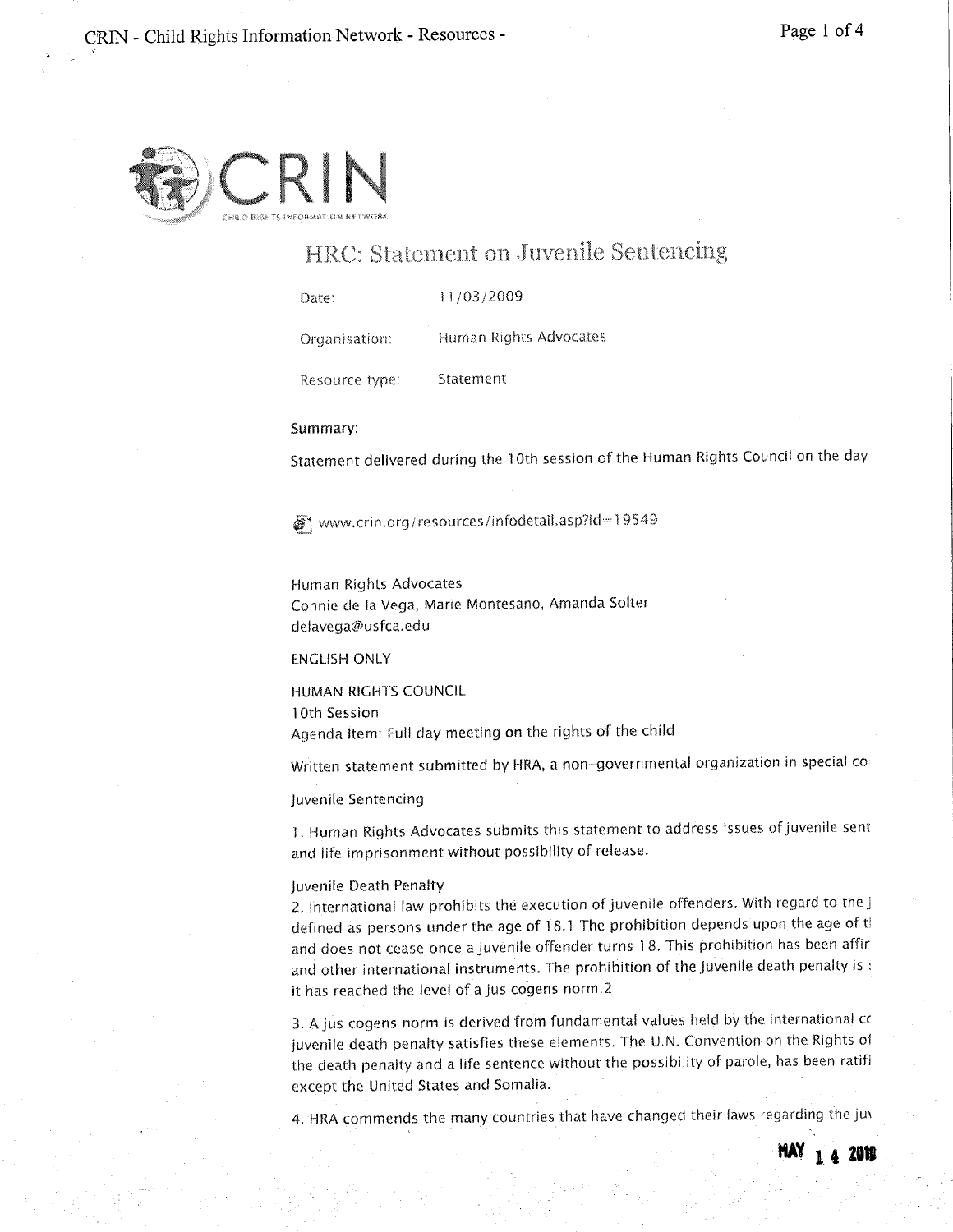Human Rights Advocates Connie de la Vega, Marie Montesano, Amanda Salter delavega@usfca.edu

ENGLISH ONLY

HUMAN RIGHTS COUNCIL

i Oth Session

Agenda Item: Full day meeting on the rights of the child

Written statement submitted by HRA, a non-90vernmental organization in special consultative status

#### Juvenile Sentencin9

1. Human Ri9hts Advocates submits this statement to address issues of juvenile sentencing, particularly the death penalty, and life imprisonment without possibility of release,

# Juvenile Death Penalty

2, International law prohibits the execution of juvenile offenders. With regard to the juvenile death penalty, juveniles are defined as persons under the age of 18.1 The prohibition depends upon the age of the offender at the time of the crime and does not cease once a juvenile offender turns 18. This prohibition has been affirmed in numerous treaties, resolutions, and other international instruments. The prohibition of the juvenile death penalty is so universally practiced and accepted, it has reached the level of a jus cogens norm ,2

3. A jus cogens norm is derived from fundamental values held by the international community. The prohibition of the juvenile death penalty satisfies these elements. The U,N. Convention on the Rights of the Child, which explicitly prohibits the death penalty and a life sentence without the possibility of parole, has been ratified by every country in the world except the United States and Somalia.

4. HRA commends the many countries that have changed their laws regarding the juvenile death penalty since the Commission on Human Rights, and subsequently the Human Rights Council ("HRC"), began examining this issue, including China, the United States and Pakistan.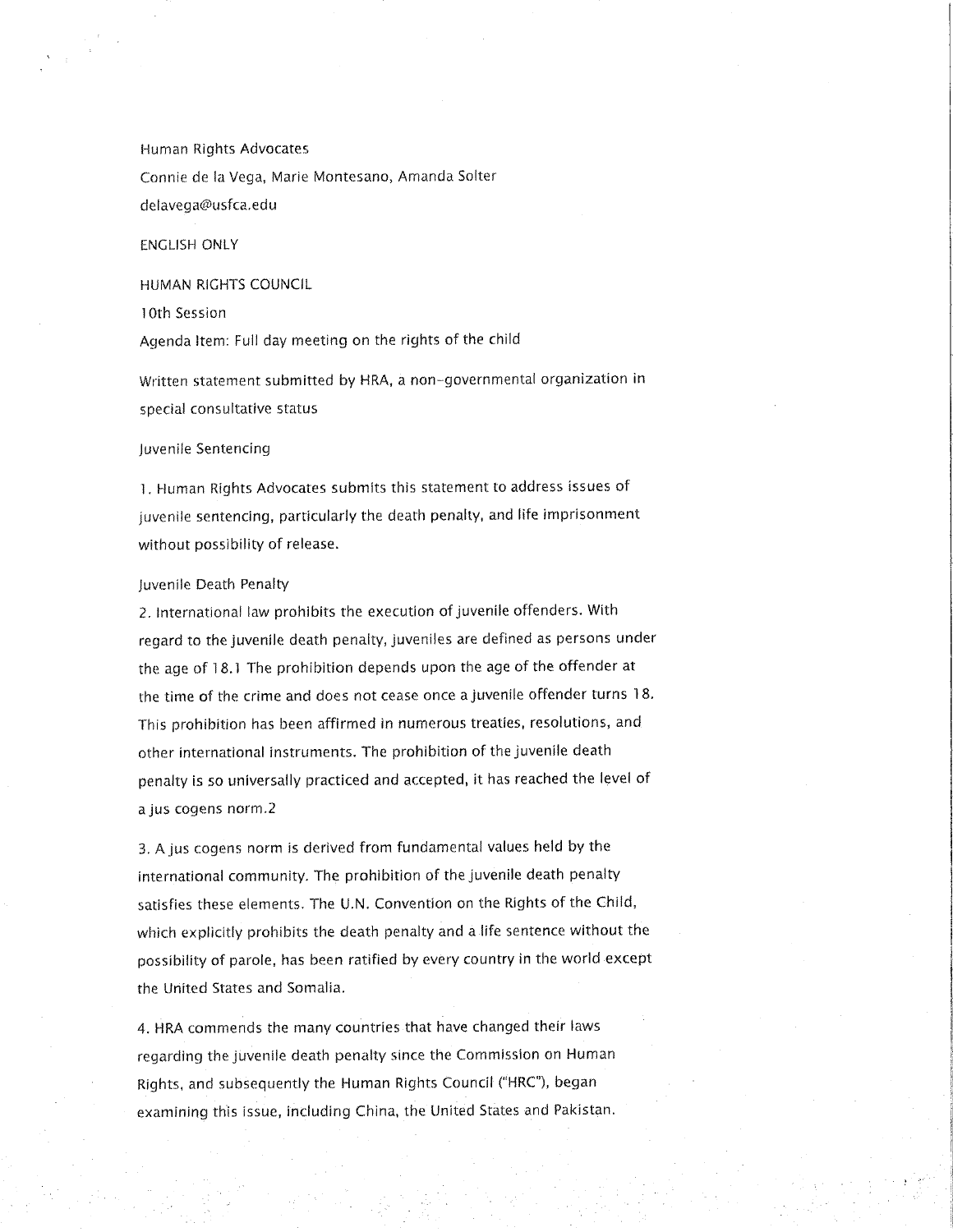However, there is still a question as to Pakistan's implementation of the prohibition, Legislation passed in 2000 remains un-'implemented throughout the majority of the country,3 In addition, the Supreme Court has rejected death penalty appeals where the age of the offender was not recorded at the time of the offense.4 In October of 2008, the Iranian authorities instructed all courts to stop issuing death sentences against juvenile offenders.5 However, the Assistant Attorney General for Judicial Affairs subsequently clarified that the judicial directive will not apply to qesas, or retribution because it "is not up to the government, rather it is up to the private plaintiff."6

5. HRA encourages those countries that retain the death penalty for violations of religious codes to ban the imposition of capital punishment on persons who were under 18 at the time of the crime, without exceptions. For example, as of 2008, Iran, Saudi Arabia, Sudan, and Pakistan continued to make a distinction between qesas and other crimes. In 2004, Sudan passed a Child Law setting reduced sentences for children age 15 to 18 who commit capital offenses, But the 2005 Interim Constitution specially allows for the death penalty against persons under age 18 in qesas cases,

6. Despite improvements in banning the practice, some countries continue to execute juvenile offenders, Since the United States Supreme Court banned the practice, Iran has emerged as the worst violator of the prohibition.? Only Iran, Saudi Arabia, Yemen and Pakistan are known to have executed juvenile offenders since 2006.8 In 2006, Pakistan executed one juvenile offender and Iran four.9 Saudi Arabia carried out two juvenile executions in 2007, while Iran executed eight juvenile offenders and Yemen executed one. 10 Iran executed eight juvenile offenders in 2008.11

7. HRA urges those states that have yet to prohibit the juvenile death penalty for all crimes to immediately implement a moratorium on all executions of juveniles, and to pass legislation banning juvenile executions without exception. Reportedly, at least 130 juvenile offenders are on death row in Iran while there are at least 6 in Sudan, 2 in Pakistan and 18 in Yemen.12 In addition, there are at least 12 cases involving juvenile offenders on death row in Saudi Arabia,l 3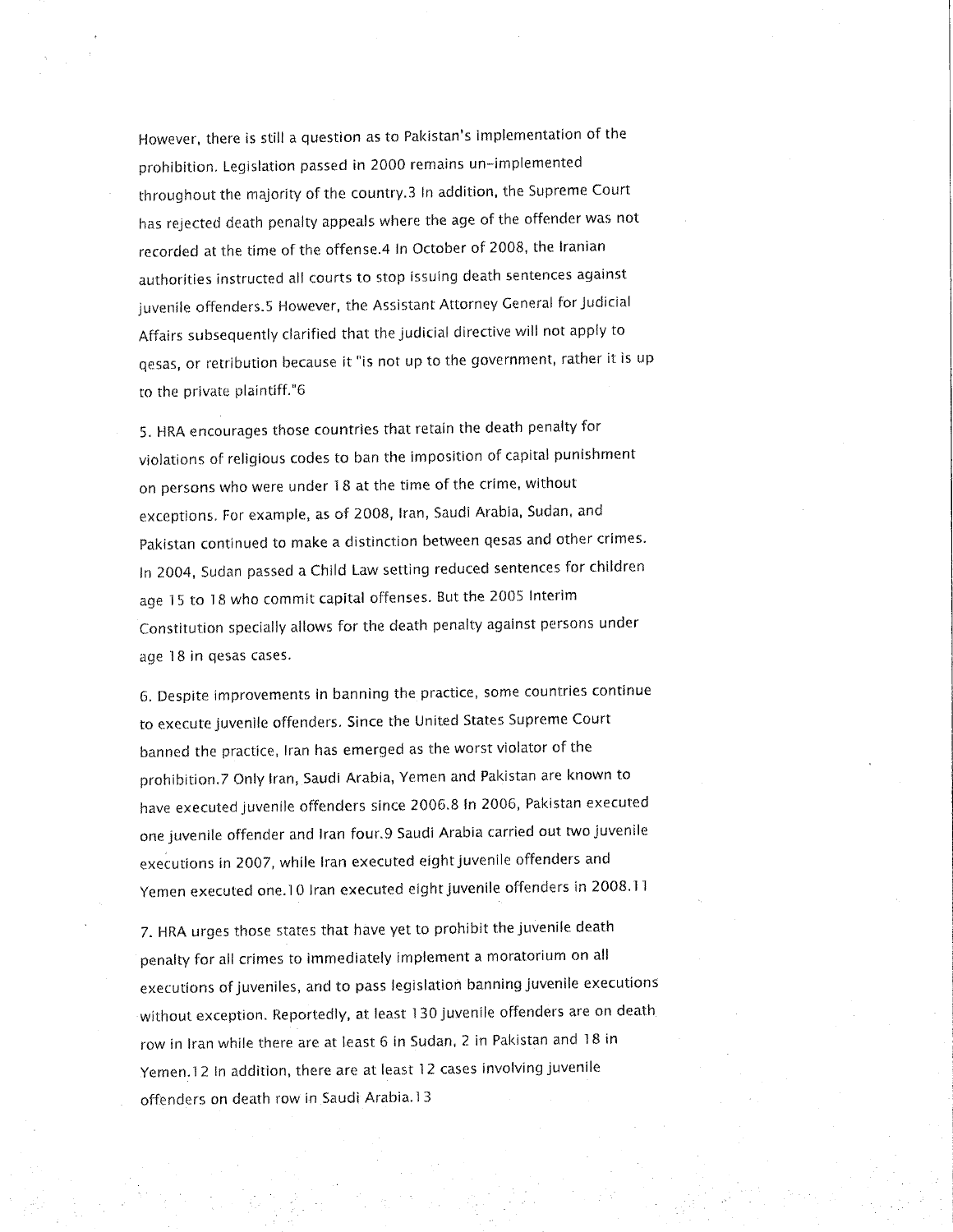Life Imprisonment Without Possibility of Parole or Release for Child **Offenders** 

8. The Convention on the Rights of the Child ("CRC"), ratified by every country in the world except the United States and Somalia, codifies an international customary norm of human rights that recommends against life sentences and forbids the sentencing of child offenders to life in prison without possibility of release,14 There are now 135 countries that have rejected the sentence through domestic legal commitments and 185 countries that have voted for the resolution in the General Assembly,l 5 The prohibition, arguably, has now reached the level of a jus cogens norm, As such, it is binding on all states, including those that have not formally ratified it themselves.

9. Eleven countries have laws with the potential to permit the sentencing of child offenders to life without possibility of release: 16 Antigua and Barbuda, Argentina, Australia. Belize, Brunei, Cuba (legislation pending), Dominica, Saint Vincent and the Grenadines, the Solomon Islands, Sri Lanka (legislation pending), and the United States,l? Currently, there is no evidence of any country, besides the United States, with child offenders sentenced to life without the possibility of release,18

10. Customary international law is part of domestic law in the United States and, therefore, juvenile life sentences without the possibility of parole should be prohibited,19 Juvenile life sentences have not been consistently and historically applied, 20 The sentence was not used on a large scale until the 1990s when at least 40 states passed laws increasing the options for sending juveniles to adult courts.21

i 1. In the United States, there are an estimated 2,484 juveniles serving life sentences without parole. 22 Nationally, 59% of chíldren were sentenced to life without the possibility of release for their first ever criminal conviction. Of these children, 16% were between the ages of 13 and 15 when they committed their crimes, and 26% were sentenced under a felony murder charge, where they did not pull the trigger or carry the weapon.23 In addition, African American youth are disproportionately represented through every stage of the juvenile justice process, including among those children serving life sentences without the possibility of release.24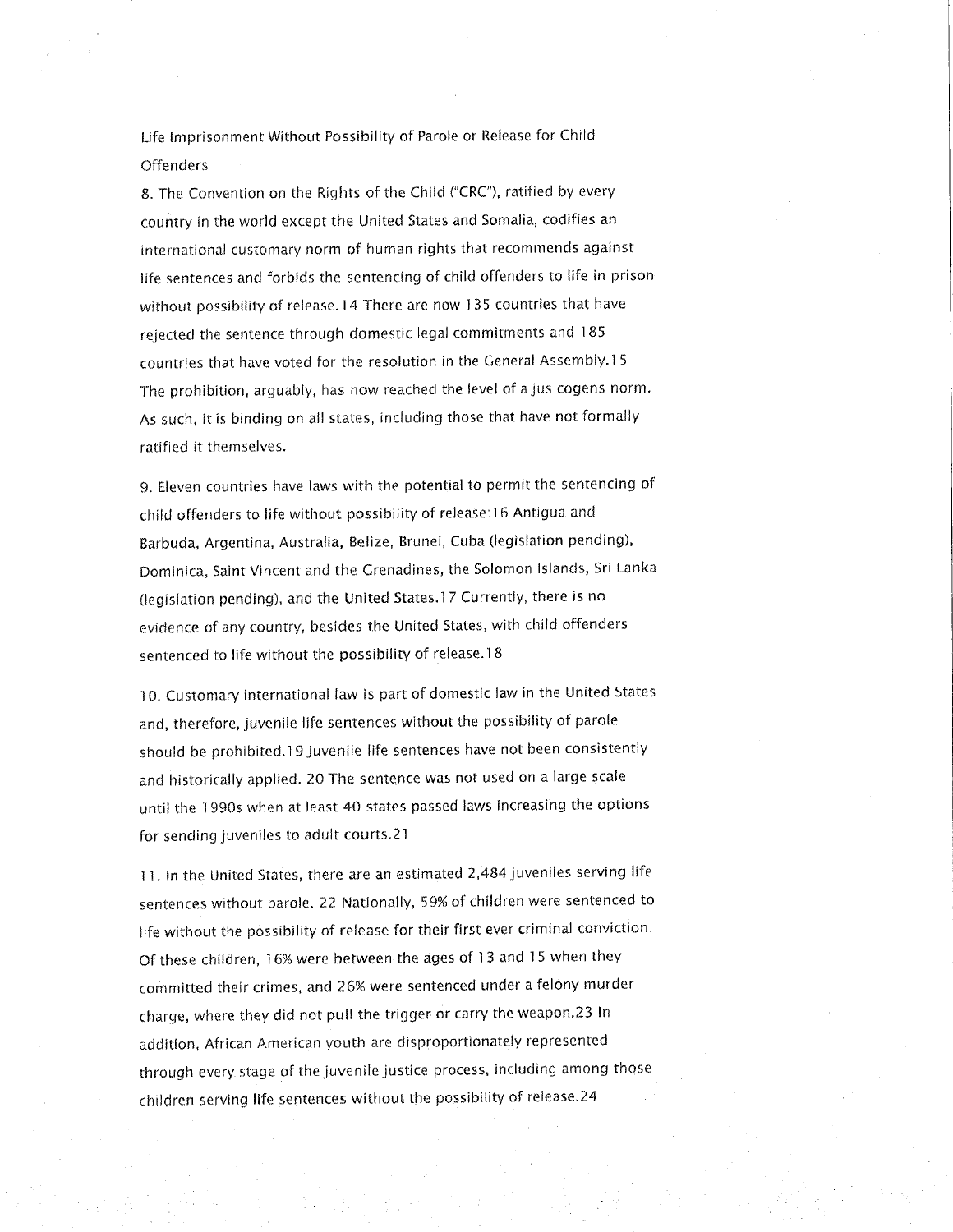12, HRA encourages those countries that have not yet adopted domestic legislation prohibiting juvenile life sentences without the possibility of release to take action in order to comply with international norms. For countries which allow for the possibility of release, implementation of the release process should be strengthened. HRA commends Tanzania for passing legislation in 2007 which clarified the authority for court review and release in juvenile cases.25 Under this law, several children sentenced to life terms were granted parole in 2007,

13. Israel has given assurances that, while no absolute prohibition on life sentences exists, juveniles are eligible to apply for parole.26 While commendable, concern remains that release proceedings are difficult to initiate and parole is rarely granted. In addition, parole hearings for children convicted of violating security regulations in Israel and the Occupied Territories are not conducted by the independent judiciary but by the Israeli Defense Forces Chief of Staff, who has sole discretion. Officials have indicated that this determination can be subject to review by the Israeli High Court of Justice.27

#### Alternatives To Juvenile Incarceration

14. The International Covenant on Civil and Political Rights ("ICCPR") and the CRC provide that deprivation of liberty for child offenders should be a "measure of last resort." In appropriate instances alternatives to juvenile imprisonment have been implemented that successfully focus on rehabilitation and recidivism reduction. Germany withdrew traditional sentencing for juveniles in the 1970s, replacing the conventional model with a system focused on educational programs, rehabilitation, reparation, and victim-offender reconciliation.28 The maximum length of youth imprisonment in Germany is ten years and they experience a low level of juvenile recidivism.29 Additionally, there are a number of successful programs (both private and government funded) in the United States focused on alternatives to juvenile incarceration,30

15, New Zealand has successfully implemented an alternative to juvenile incarceration with a restorative justice model that focuses on the needs of the community, the victim and the offender, rather than simple retribution. Since 1989, New Zealand has diverted many youth offenders from the court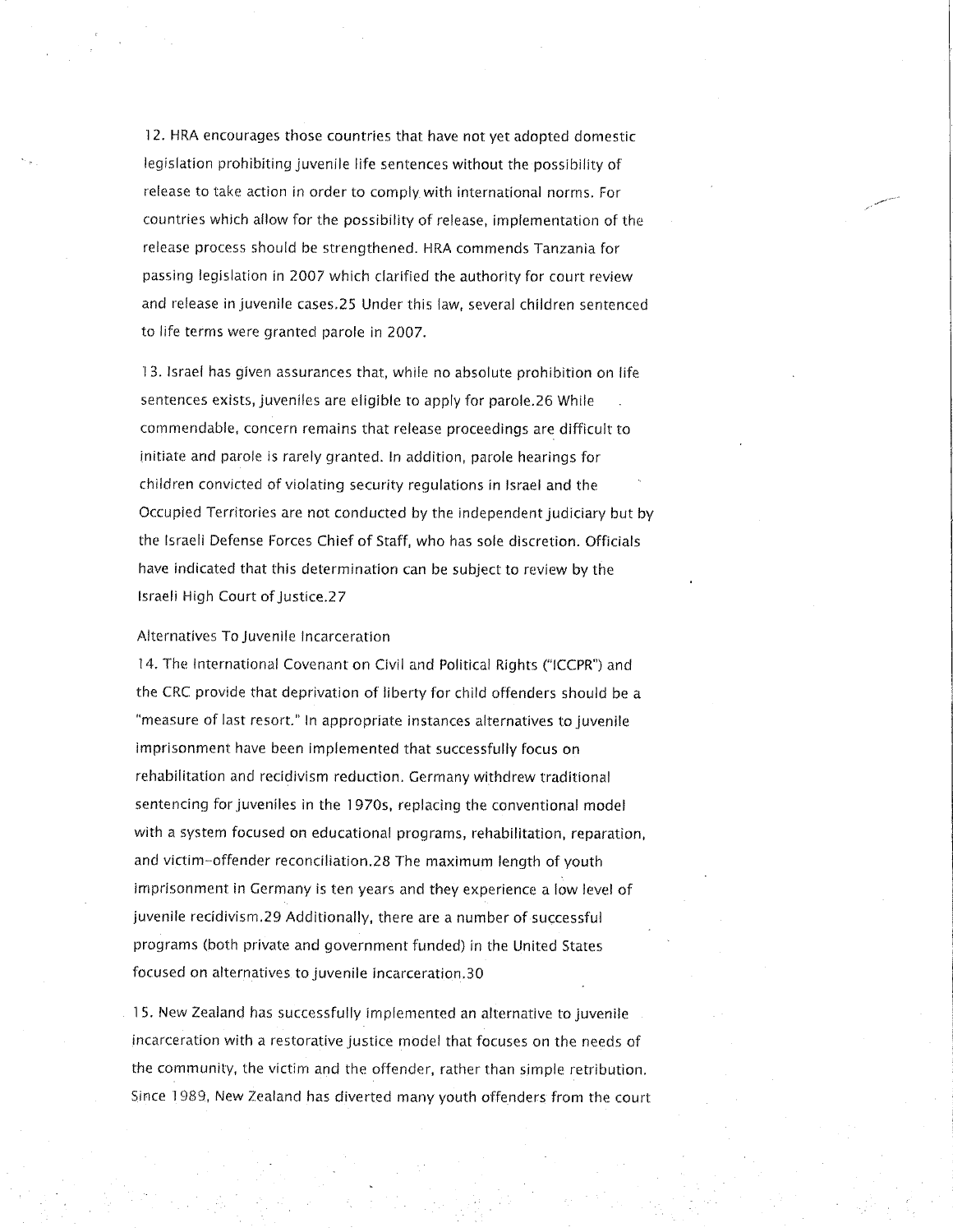system into Family Group Conferences. These conferences provide a viable alternative to the traditional criminal system by integrating rehabilitation, restitution, and a focus on collective responsibility instead of incarceration. The result is that New Zealand has greatly lowered their rates of recidivism.31

#### Recom mendations

Human Rights Advocates recommends to the Human Rights Council:

16. Regarding the juvenile death penalty that it:

a.Urge all countries sentencing persons who committed crimes while under the age of 18 to death to overturn all such sentences regardless of regional or religious differences throughout the state. Legislation reflecting this change should be immediately adopted;

b.Recommend the development of a mechanism for reporting executions and implementations of the death penalty, including a means to determine the age of possible juveniles.

17. Regarding life without possibility of release sentences for child offenders that it:

a,Urge all states to explicitly abolish all legislation providing for life without parole or possibility of release sentences for child offenders;

b.Urge the U,S. to make parole available to juvenile offenders and require reporting on its progress to eliminate the sentence;

c.Require that the process of obtaining parole be realistic and transparent in all countries:

d.Appoint a Special Rapporteur to address violations of children's rights and include in the mandate development of alternatives to juvenile incarceration,

# Organisation Contact Details:

Human Rights Advocates P.O. Box 5675, Berkeley, CA 94705 USA  $+1$  415 422 6961. Email: delavega@usfca.edu